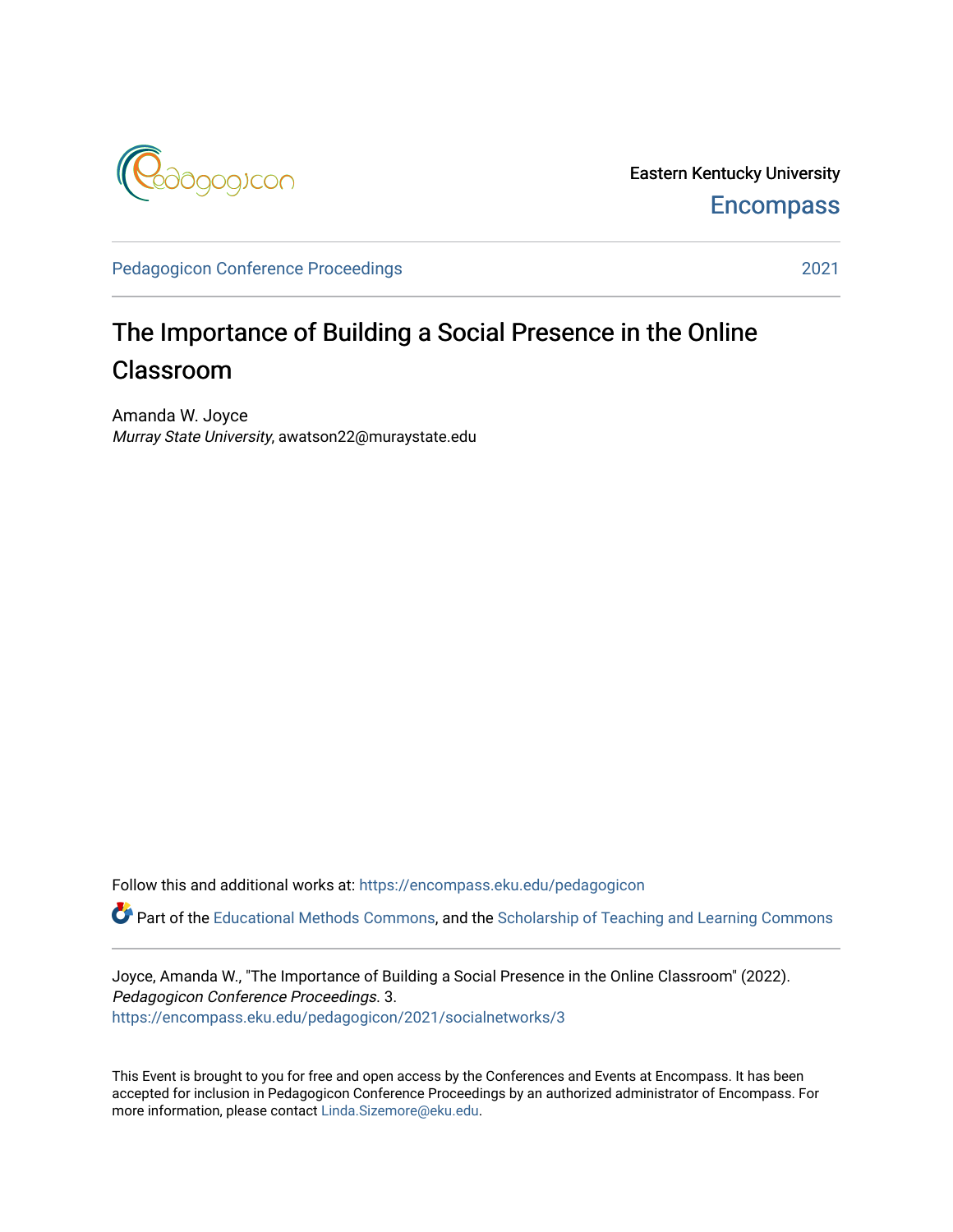#### Author's Notes

Correspondence concerning this article should be addressed to Amanda W. Joyce, Department of Psychology, Murray State University, 204 Wells Hall, Murray, KY 42071. Email: awatson22@muraystate.edu .

#### Author Biography

Dr. Amanda Joyce is an Associate Professor of Psychology at Murray State University. She teaches courses in Introductory Psychology, Research Methods, and the Psychology of Women and Gender, as well as several courses in her specialty area of Developmental Psychology. Her research interests include childhood cognitive development and best practices for teaching and learning in the college classroom.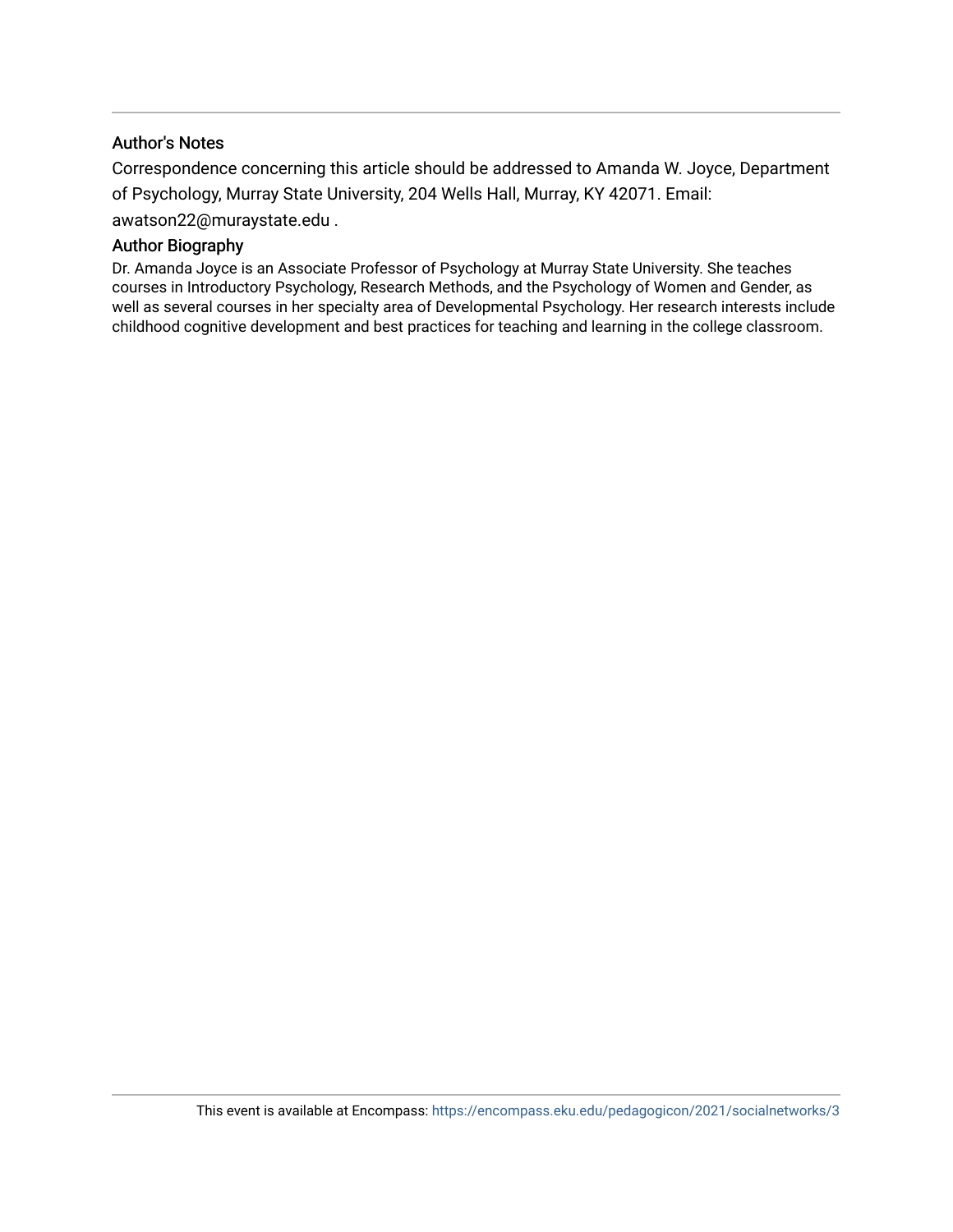# 2021 Pedagogicon Proceedings

# The Importance of Building a Social Presence in the Online Classroom

#### **Amanda W. Joyce**

Murray State University

*While important, many of the guidelines put in place to prevent disease transmission during the Covid-19 pandemic (social distancing, quarantining, facial coverings, etc.) have created challenges to building student-student and student-faculty relationships. However, these relationships are, according to the Community of Inquiry model (Garrison et al., 2000), essential to learning. The purpose of this piece is to explore strategies to build social presence in the classroom to benefit students and faculty alike. Strategies such as the strategic use of discussion boards, collaborative assignments, class announcements, extra credit, and more are discussed in the context of improving student learning without significantly increasing the workload of faculty.* 

The Covid-19 pandemic has required both students and faculty to adjust their approaches to learning. Unfortunately, many of the guidelines put in place to prevent disease transmission (social distancing, quarantining, facial coverings, etc.) have created challenges to building student-student and student-faculty relationships. However, these relationships are essential to learning. One popular framework, the Community of Inquiry model (Garrison et al., 2000), examines how student learning occurs most successfully at the intersection of not just cognitive and teaching presence, but also social presence, which includes elements such as group cohesion and emotional expression. Thus, according to this model, learning relies upon communication, collaboration, and interpersonal relationships.

The Community of Inquiry model has recently inspired best practices in online and blended learning during the pandemic era (Fiock, 2020; Lee et al., 2020; Tan et al., 2020). It should come as no surprise that instructors have found success in this approach, given the research on the importance of social relationships on learning. Students' positive relationships with both faculty and peers increase their academic achievement within in-person (Ullah & Wilson, 2007) and online classes (Joksimović et al., 2015), and frequent interaction with faculty and peers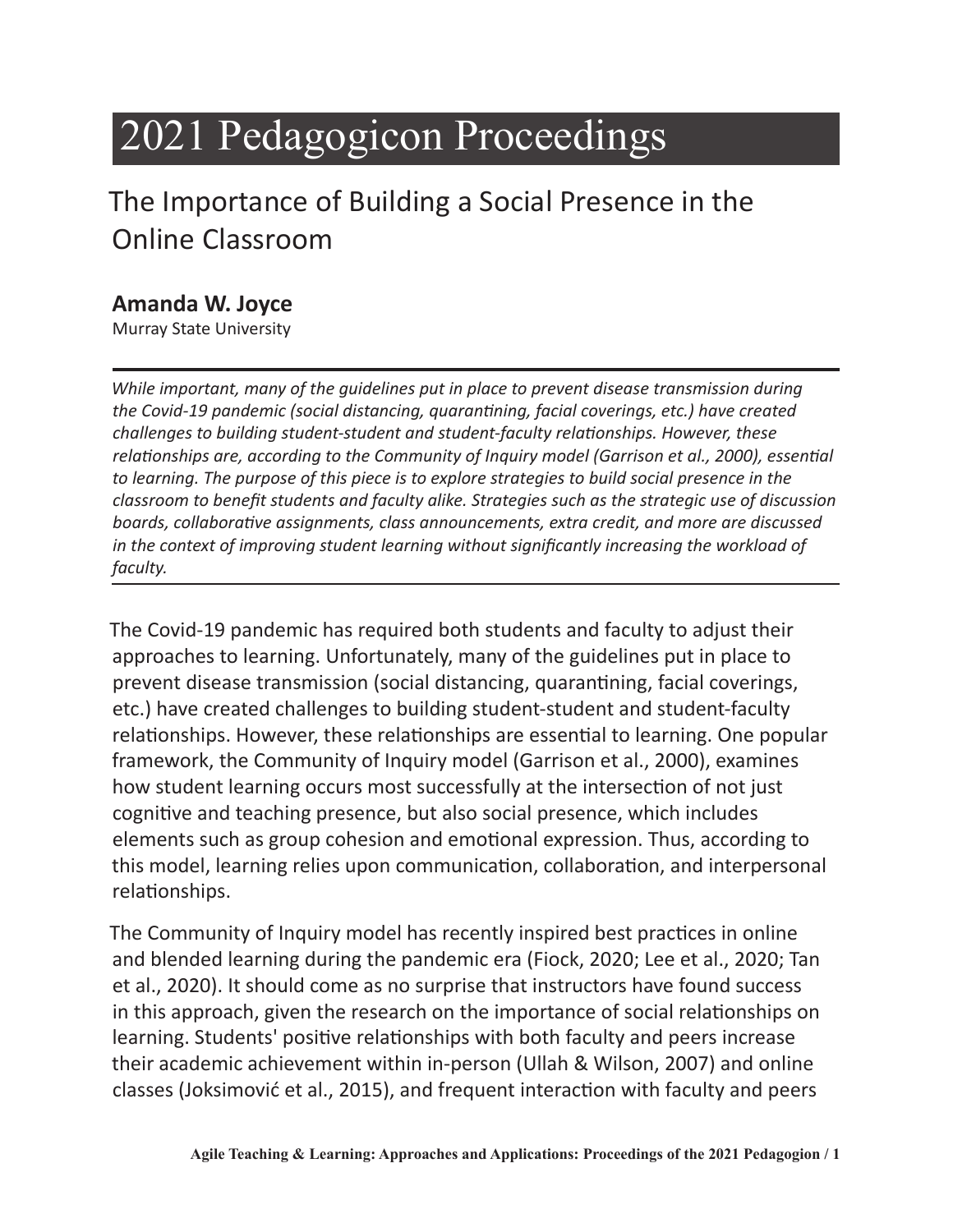has been deemed the most significant predictor of students' academic success (Lundberg, 2014).

The purpose of this piece is to explore strategies for building strong social presence in the classroom. Approaches discussed include the strategic use of discussion boards, collaborative assignments, class announcements, extra credit, and more. These techniques are meant to improve student learning without significantly increasing faculty workload. As an instructor, I have applied these techniques to mid-sized courses (30-75 undergraduate students) involving distance learning, but it is expected these techniques could also bolster relationships established in courses of all sizes, including those conducted in person.

#### **Techniques for Establishing Social Presence**

Many of us began the pandemic era with emergency remote teaching but are now transitioning to a time in which we can create more intentionally-planned online learning experiences (Hodges et al., 2020). The social presence of an online classroom is established in day-to-day interactions with and among students, and also through scaffolding that may begin months before the semester begins. I have chosen here to emphasize those practices that lend themselves to advanced preparation or to more in-the-semester preparation, depending on instructor needs.

#### *Discussion Boards*

Discussion boards traditionally require students to respond to an academic prompt, which students can find uncomfortable and unnatural (Jaggars & Xu, 2016; Kauffman, 2015). However, there is precedent for using discussion boards to, instead, encourage student connectedness (Woods & Ebersole, 2003), which I have chosen to do in my classes. Discussion boards in my courses are lowstakes assignments spread evenly throughout the semester in order to encourage continued communication and collaboration. Prompts ask students to introduce themselves, to share their favorite study music and study techniques (including an option to invite others to join study groups), and more. I require that students simply post to the discussion board and I grade for completion. However, I find that most make substantive contributions through their posts and replies in order to express themselves to their peers. Students can further show support for one another by "liking" posts, and I award extra credit to the authors of the most liked posts in order to incentivize thoughtful and timely responses.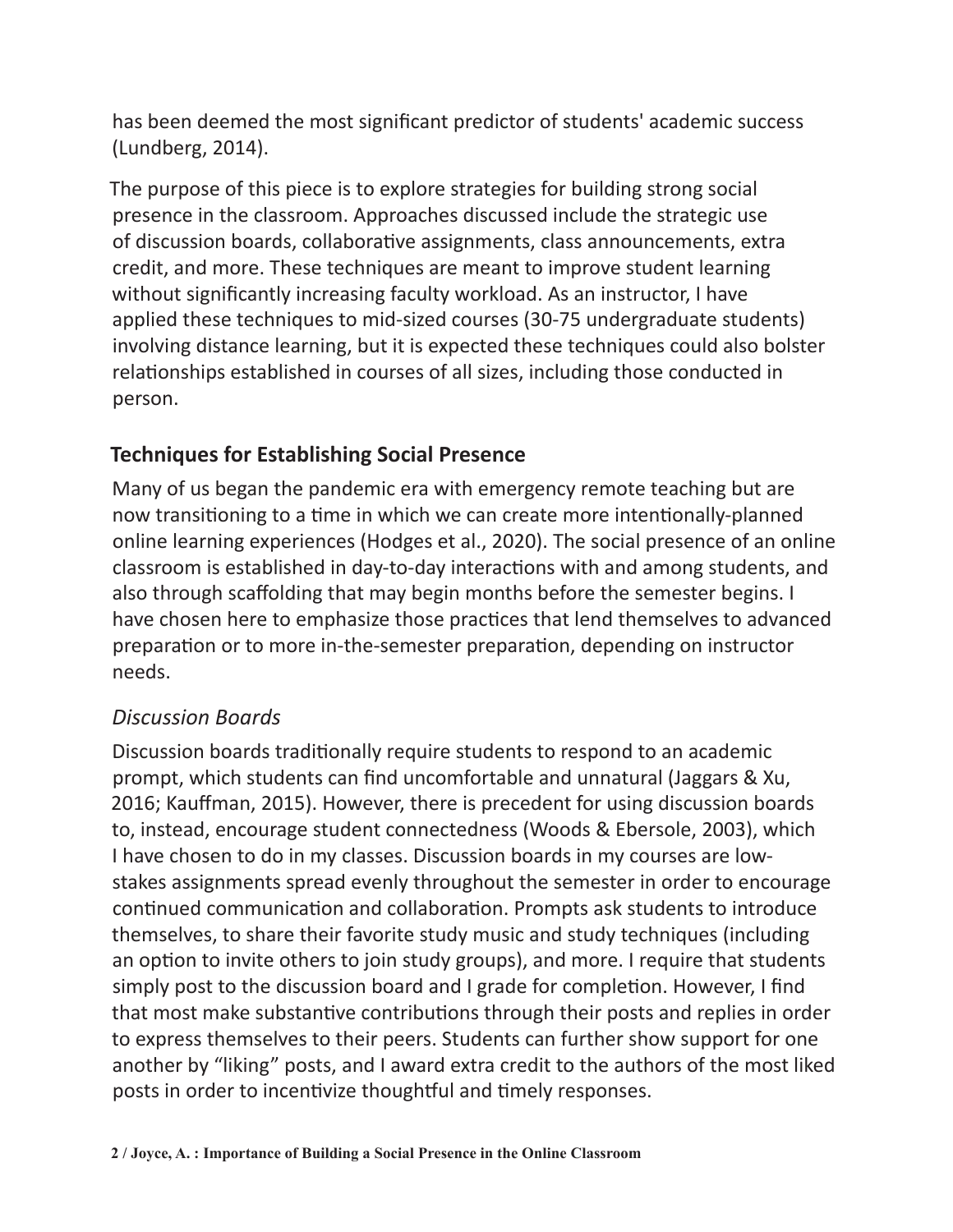One popular rule of thumb suggests that instructors can remain active participants on these boards without overshadowing student contributions by responding to approximately one third of student posts (Indiana University, n.d.). While this exact proportion is unverified, research does confirm that while instructors' targeted high-impact, enthusiastic participation on discussion boards can stimulate more discussion among students, excessive instructor participation negatively correlates with student participation (Mazzolini & Maddison, 2007).

#### *Collaborative Assignments*

While opportunities for "computer supported collaborative learning" benefit students (Lipponen, 2002, p. 72), students report disliking group work because of problems such as "free riders," difficult group selection, and a fear of peer evaluation (Roberts & McInnerey, 2007, p. 257). I navigate these pitfalls by making collaborative activities optional so that self-motivated students can reap the benefits of said activities without being subjected to the drawbacks of working with those who are less motivated. As further incentive, I provide students who participate with unannounced extra credit points (see Watkins & Daly, 2003). Students may participate in course question discussion boards by asking questions or providing answers to their peers (Joyce, 2020). They may also contribute to crowdsourced notes, available as a class-wide shared Google doc. Finally, students are invited to collaborative Zoom "happy hours" in which they can chat about unclear topics, concrete examples of course material in action, study habits, hobbies, and more. While students hesitate to utilize these options at the beginning of the semester, they often come to value these opportunities and increase their participation as the semester progresses.

#### *Class Announcements and Feedback*

A great deal of the social atmosphere of a course, and its subsequent benefits to students, is created through a positive tone set by the instructor (Joyce et al., 2021). For instance, when instructors use a positive tone in their emails and syllabi, students are more likely to positively evaluate and, more importantly, to pass the class, and they perceive the faculty as warmer, more approachable, and more motivated to teach the course (Dickinson, 2017; Harnish et al., 2011). As such, course announcements and feedback on graded work, too, should convey a light, positive tone. Positively framed comments on student work can prevent discouragement among students (Bean, 2011; Kluger & DeNisi, 1996). Announcements could include, in addition to basic reminders of assignments coming due, kudos for good work on discussion boards, reminders about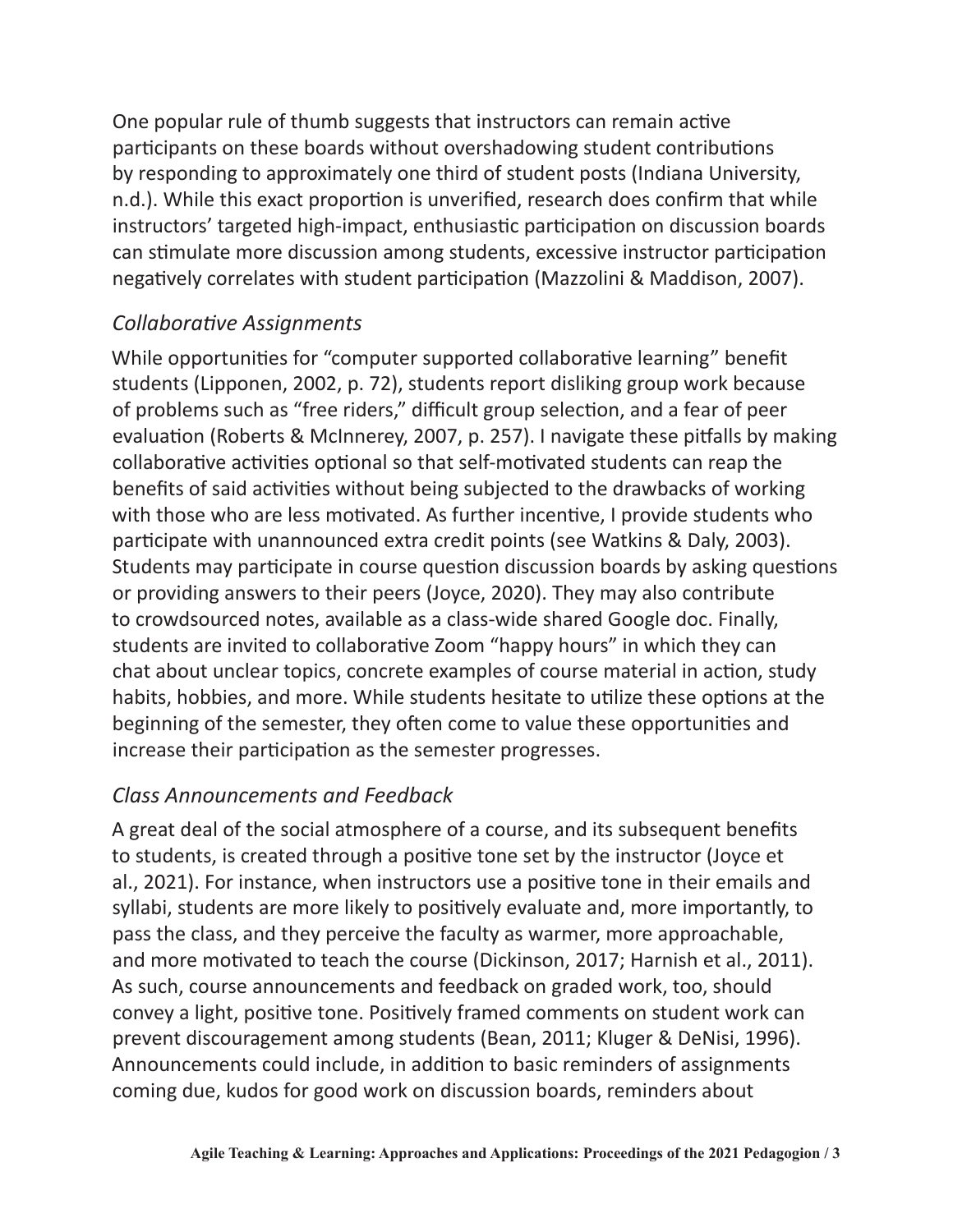opportunities for interactions, and encouragement toward outside-of-class activities, such as a virtual speaker series or events sponsored through career services. Instructors concerned about their availability to provide a positive tone at different points in the day or semester can write announcements in advance and schedule for later release.

#### *Extra Credit*

As described above, I provide students with many extra credit opportunities as a reward for interacting with one another: for participation in group notes, for asking or answering questions on the course question board, for having the mostliked post in a discussion board assignment, for attending outside events, or for going above and beyond in Zoom discussions. Students and faculty view extra credit opportunities through different frameworks. Specifically, while instructors historically dislike extra credit, worrying that it could encourage an irresponsible attitude, students are more likely to endorse it, citing it as an opportunity for a second chance (Norcross et al., 1989). Pynes (2014) argues that extra credit can be used for the purpose of "academic virtues" (p. 194). Thus, while many would argue it excessive to provide extra credit opportunities only to inflate a student's grade, offering extra credit for the purpose of building a class' social learning environment, under this argument, would be justified.

The Chronicle of Higher Education has several recommendations for best practices in offering extra credit (Dunn & Halonen, 2019). Like Pynes (2014), they recommend that the assignments serve the course objectives. Additionally, they suggest that an extra credit policy, including a credit limit, be established in the syllabus and that the instructor not alter this policy during the semester. While many occasions for extra credit, such as previously unannounced research talks, naturally arise throughout the semester, it is possible to stay within syllabus guidelines by offering a "buffet style" extra credit option that allows students to complete an array of extra credit activities until they hit a point maximum for the semester. In my classes, this limit is a point value less than 5% of the final course grade.

### *Additional Considerations*

While building a social environment within a classroom can benefit students and faculty alike, many instructors find it overwhelming to "let go" of interactions that are outside of their control. This is not a completely unwarranted fear. Students have used platforms such as Yik Yak and Facebook to cyberbully classmates and faculty alike (Clark-Gordon et al., 2017; Daniloff, 2009). It is possible that students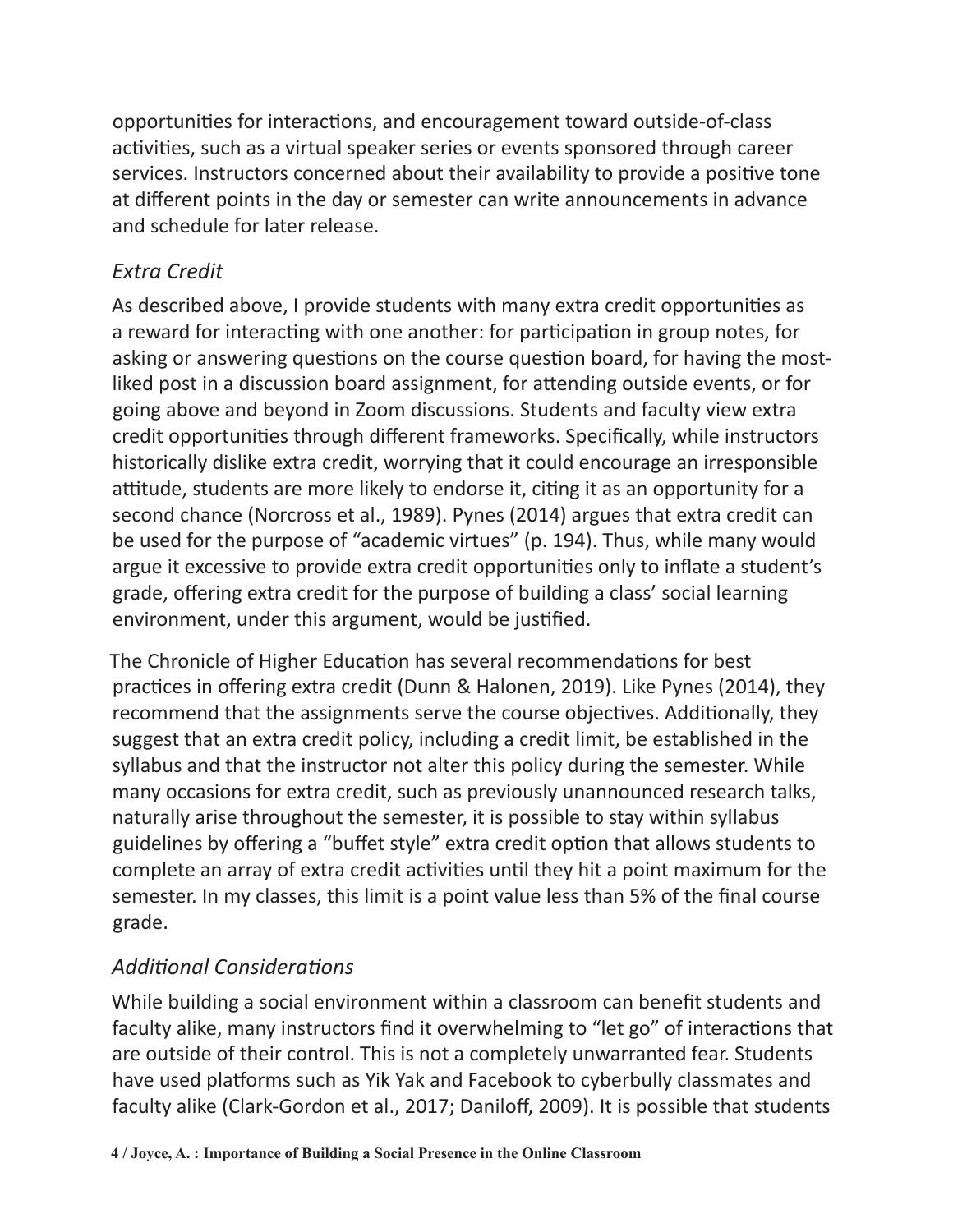will use outside-of-class texting groups, Discords, and more to undermine the strong social climate of a course. However, such instances of poor behavior are less common in classes whose social environment is strong (Shariff, 2008). Thus, a virtual classroom rich in opportunities for social interaction may protect against negative interactions outside of the classroom.

#### **Student Reactions and Conclusions**

Students have reacted positively to my attempts to foster a strong social experience within the virtual classroom. In end-of-semester reflections, students frequently report viewing both their classmates and their instructor as available to them when they have questions. While the confounding factors of the pandemic make it difficult to determine if the improved social environment led to improvements in learning, such a conclusion is supported by theory, and student reflections show that they at least perceive the interactions as beneficial. Based on both my review of the literature and my experiences with students, I intend to continue to emphasize the social environment of my classroom in future semesters, and I hope that readers of this paper will consider doing the same.

#### **References**

- Bean, J. C. (2011). *Engaging ideas: The professor's guide to integrating writing, critical thinking, and active learning in the classroom*. John Wiley & Sons.
- Clark-Gordon, C. V., Workman, K. E., & Linvill, D. L. (2017). College students and Yik Yak: [An exploratory mixed-methods study.](https://doi.org/10.1177/2056305117715696) *Social Media + Society, 3*(2), 1-11. https://doi. org/10.1177/2056305117715696
- Daniloff, C. (2009, April 22). Cyberbullying goes to college. *Bostonia: The Alumni Magazine of Boston University*. <https://www.bu.edu/bostonia/spring09/bully/index.shtml>
- Dickinson, A. (2017). Communicating with the online student: The impact of email tone on student performance and teacher evaluations. *Journal of Educators Online, 14*(2), 1-10.
- Dunn, D. S., & Halonen, J. S. (2019, April 2). The extra-credit question: Should you offer it or resist?. *The Chronicle of Higher Education*. [https://www.chronicle.com/article/the-extra](https://www.chronicle.com/article/the-extra-credit-question-should-you-offer-it-or-resist/)credit-question-should-you-offer-it-or-resist/
- Fiock, H. (2020). Designing a community of inquiry in online courses. *The International Review [of Research in Open and Distributed Learning, 21](https://doi.org/10.19173/irrodl.v20i5.3985)*(1), 135-153. https://doi.org/10.19173/irrodl. v20i5.3985
- Garrison, D. R., Anderson, T., & Archer, W. (2000). Critical inquiry in a text-based environment: computer conferencing in higher education. *The Internet and Higher Education, 2* (2-3), 87- 105.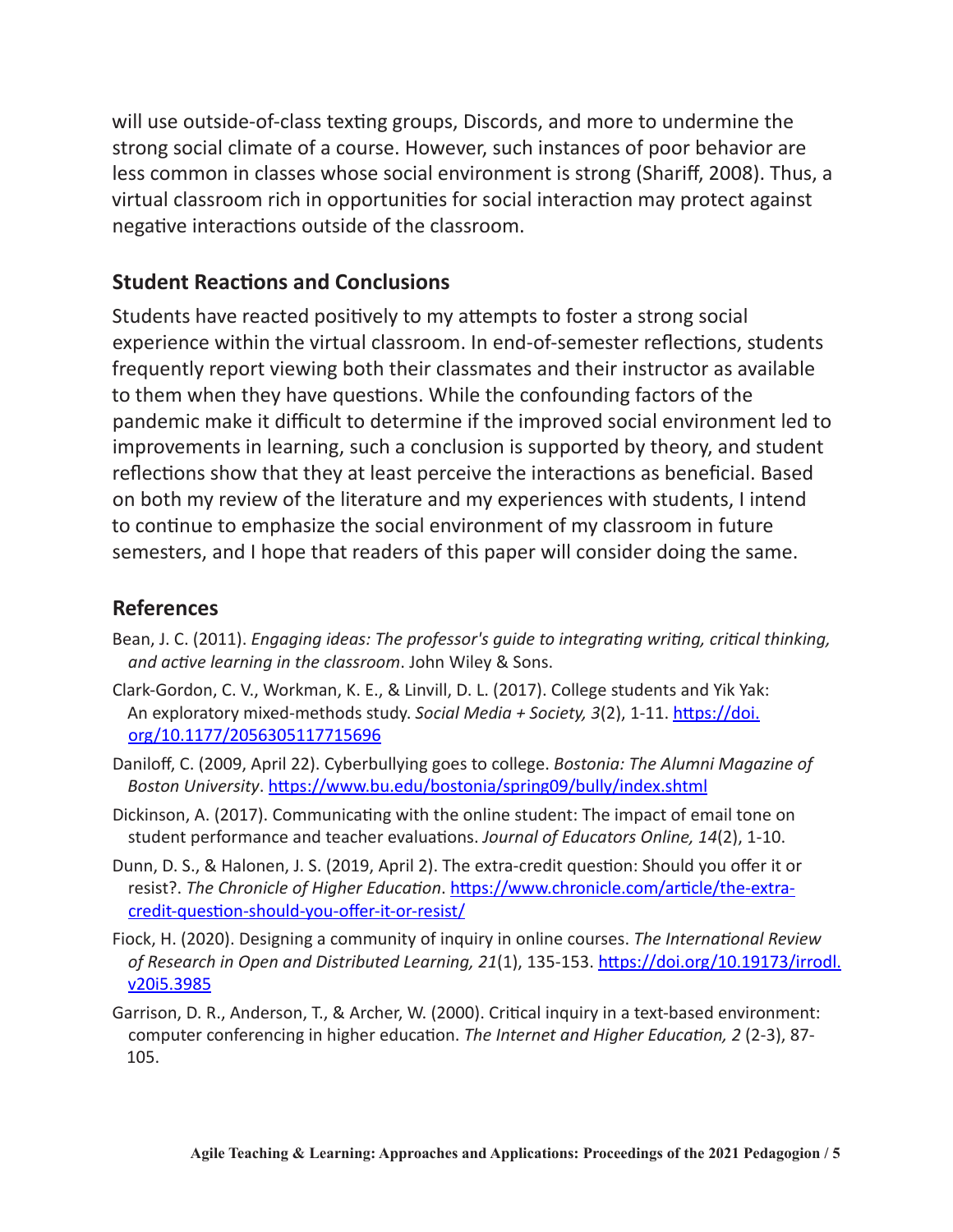- Harnish, R. J., & Bridges, K. R. (2011). Effect of syllabus tone: Students' perceptions of instructor and course. *Social Psychology of Education, 14*[\(3\), 319-330. https://doi.org/10.1007/s11218-](https://doi.org/10.1007/s11218-011-9152-4) 011-9152-4
- Hodges, C., Moore, S., Lockee, B., Trust, T., & Bond, A. (2020). The difference between emergency remote teaching and online learning. *Educause Review, 27*, 1-12.
- Indiana University (n.d.). Communicating with your students. In *Teaching and Online Class* [Class module page]. [https://canvas.ucdavis.edu/courses/34528/pages/communicating-with-your](https://canvas.ucdavis.edu/courses/34528/pages/communicating-with-your-students)**students**
- Jaggars, S. S., & Xu, D. (2016). How do online course design features influence student performance? *Computers & Education, 95*[, 270-284. https://doi.org/10.1016/j.](https://doi.org/10.1016/j.compedu.2016.01.014) compedu.2016.01.014
- Joksimović, S., Gašević, D., Kovanović, V., Riecke, B. E., & Hatala, M. (2015). Social presence in discussion boards as a process predictor of academic performance. *Journal of Computer Assisted Learning, 31*(6), 638-654. doi: [10.1111/jcal.12107](https://doi.org/10.1111/jcal.12107)
- Joyce, A. (2020). Reducing email load and increasing student interactions through course question discussion boards. *College Teaching, 68*[\(3\), 124-125. https://doi.org/10.1080/87567](https://doi.org/10.1080/87567555.2020.1758023) 555.2020.1758023
- Joyce, A. W., Morrison, J., Romero-González, T., & Kane, M. (2021). Best practices for Encouraging Instructor/Student Communication and Partnerships in Online Learning. *[Pedagogicon Conference Proceedings in Eastern Kentucky University Encompass](https://encompass.eku.edu/pedagogicon/2020/tools/2/)*. https:// encompass.eku.edu/pedagogicon/2020/tools/2/
- Kauffman, H. (2015). A review of predictive factors of student success in and satisfaction with online learning. *[Research in Learning Technology, 23](https://doi.org/10.3402/rlt.v23.26507)*, 1-13. https://doi.org/10.3402/rlt. v23.26507
- Kluger, A. N., & DeNisi, A. (1996). The effects of feedback interventions on performance: A historical review, a meta-analysis, and a preliminary feedback intervention theory. *Psychological bulletin, 119*(2), 254-284. https://doi.org/[10.1037/0033-2909.119.2.254](https://doi.org/10.1037/0033-2909.119.2.254)
- Lee, R., Hoe Looi, K., Faulkner, M., & Neale, L. (2020). The moderating influence of environment factors in an extended community of inquiry model of e-learning. *Asia Pacific Journal of Education, 41*, 1-15. https://doi.org[/10.1080/02188791.2020.1758032](https://doi.org/10.1080/02188791.2020.1758032)
- Lipponen, L. (2002). Exploring foundations for computer-supported collaborative learning. In G. Stahl (Ed.), *Proceedings of the Computer-supported Collaborative Learning 2002 Conference*, Erlbaum, 72-81.
- Lundberg, C. A. (2014). Peers and faculty as predictors of learning for community college students. *Community College Review, 42*(2), 79-98. https://doi. [org/10.1177/0091552113517931](https://doi.org/10.1177/0091552113517931)
- Mazzolini, M., & Maddison, S. (2007). When to jump in: The role of the instructor in online discussion forums. *Computers & Education, 49*[\(2\), 193-213. https://doi.org/10.1016/j.](https://doi.org/10.1016/j.compedu.2005.06.011) compedu.2005.06.011